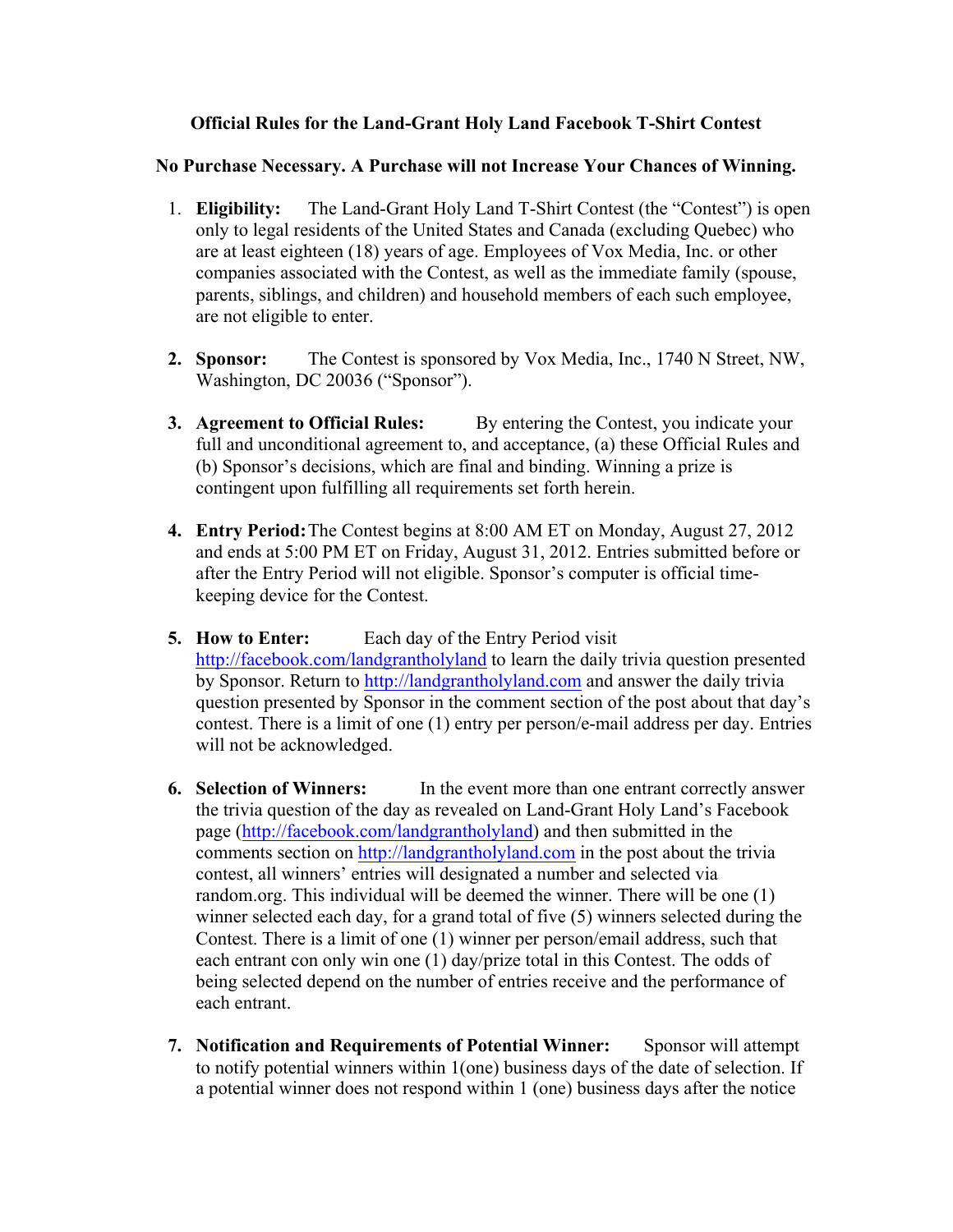is sent, the Sponsor will select an alternate potential winner in his/her place according to the Judging Criteria. Only three (3) alternate potential winners will be contacted. Except where prohibited, a potential winner may be required to complete and return an affidavit of eligibility and liability/publicity release. If a potential winner is a minor, his/her parent or legal guardian will be required to sign the documents on his/her behalf. If a potential winner fails to sign and return these documents within the required time period, an alternate potential winner may be selected in his/her place according to the Judging Criteria. Only three (3) alternate potential winners may be contacted.

- **8. Prize(s):** Each winner will receive a HOMAGE Ohio State themed t-shirt courtesy of Homage.com. Each t-shirt is valued at approximately 28.00 USD (28.40 CAD). Limit one (1) prize per person/e-mail address. A winner is responsible for paying any applicable income taxes and any and all other costs and expenses not listed above. Any prize details not specified above will be determined by Sponsor in its sole discretion. A prize may not be transferred and must be accepted as awarded. You may not request cash or a substitute prize; however, Sponsor reserves the right to substitute a prize with another prize of equal or greater value if the prize is not available for any reason, as determined by Sponsor in its sole discretion.
- **9. General conditions:** In the event that the operation, security, or administration of the Contest is impaired in any way for a reason, including, but not limited to fraud, virus, or other technical problem, Sponsor may, in its sole discretion, either: (a) suspend the Contest to address the impairment and then resume the Contest in a manner that best conforms to the spirit of these Official Rules; or (b) award the prize(s) according to the procedures set forth above from among the eligible entries received up to the time of the impairment. Sponsor reserves the right in its sole discretion to disqualify any individual it finds to be tampering with the entry process or the operation of the Contest or to be acting in violation of these Official Rules or in an unsportsmanlike or disruptive manner. Any attempt by any person to undermine the legitimate operation of the Contest may be a violation of criminal and civil law, and, should such an attempt be made, Sponsor reserves the right to seek damages from any such person to the fullest extent permitted by law. Failure by Sponsor to enforce any term of these Official Rules shall not constitute a waiver of that provision. Proof of sending any communications to Sponsor by mail shall not be deemed a proof of receipt of that communication by Sponsor. In the event of a dispute as to any online entry, the authorized account holder of the e-mail address used to enter will be deemed to be the participant. The "authorized account holder" is the natural person who is assigned to the email address by an Internet access provider, online service provider, or other organization responsible for assigning email addresses for the domain associated with the submitted e-mail address. The Contest is subject to federal, state, and local laws and regulations and is void where prohibited.